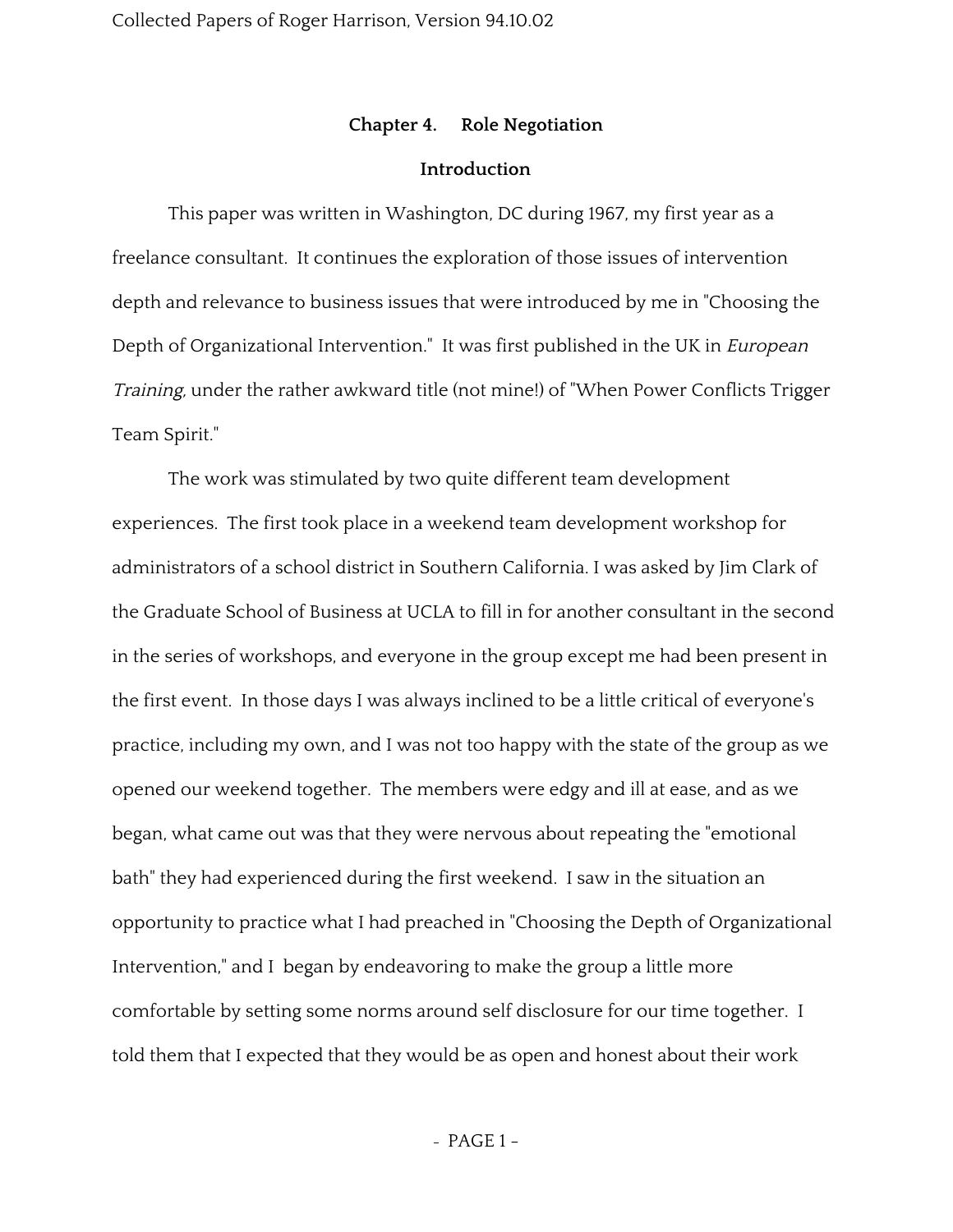issues as possible, identifying the behaviors and conditions that helped and hindered them in doing their jobs. Noting that they were uncomfortable about getting into interpersonal issues, and emotions, I said that as far as I was concerned, they needn't express a feeling the whole weekend, if they didn't want to. What we were there to work on what people could do to improve their work effectiveness. If they wanted to express their feelings about that, it was all right with me, but it certainly wasn't required. After testing these groundrules a bit, the group settled down and worked constructively for the rest of the weekend. I went home feeling I was on to something important. It seemed to me that the participants in the workshop had settled down when I acknowledged and worked within their concept of what was *legitimate* in their organizational context: talking about the work, and how it was done. When we started with work issues, feelings that came up around these issues were fairly freely expressed.

The next experience I had that influenced this paper was in Puerto Rico, working with a group of mental health professionals at the University of Puerto Rico. I had worked with the group on a previous occasion, and I knew that they freely and easily engaged with one another around feelings and interpersonal issues. However, with all their processing, nothing ever seemed to change in their working relationships. It seemed to me that they "escaped into depth," as a defense against upsetting the role and authority relationships in the group. I thought I would experiment a little to see if I could get the group to agree to adopt some real changes in the ways they worked together.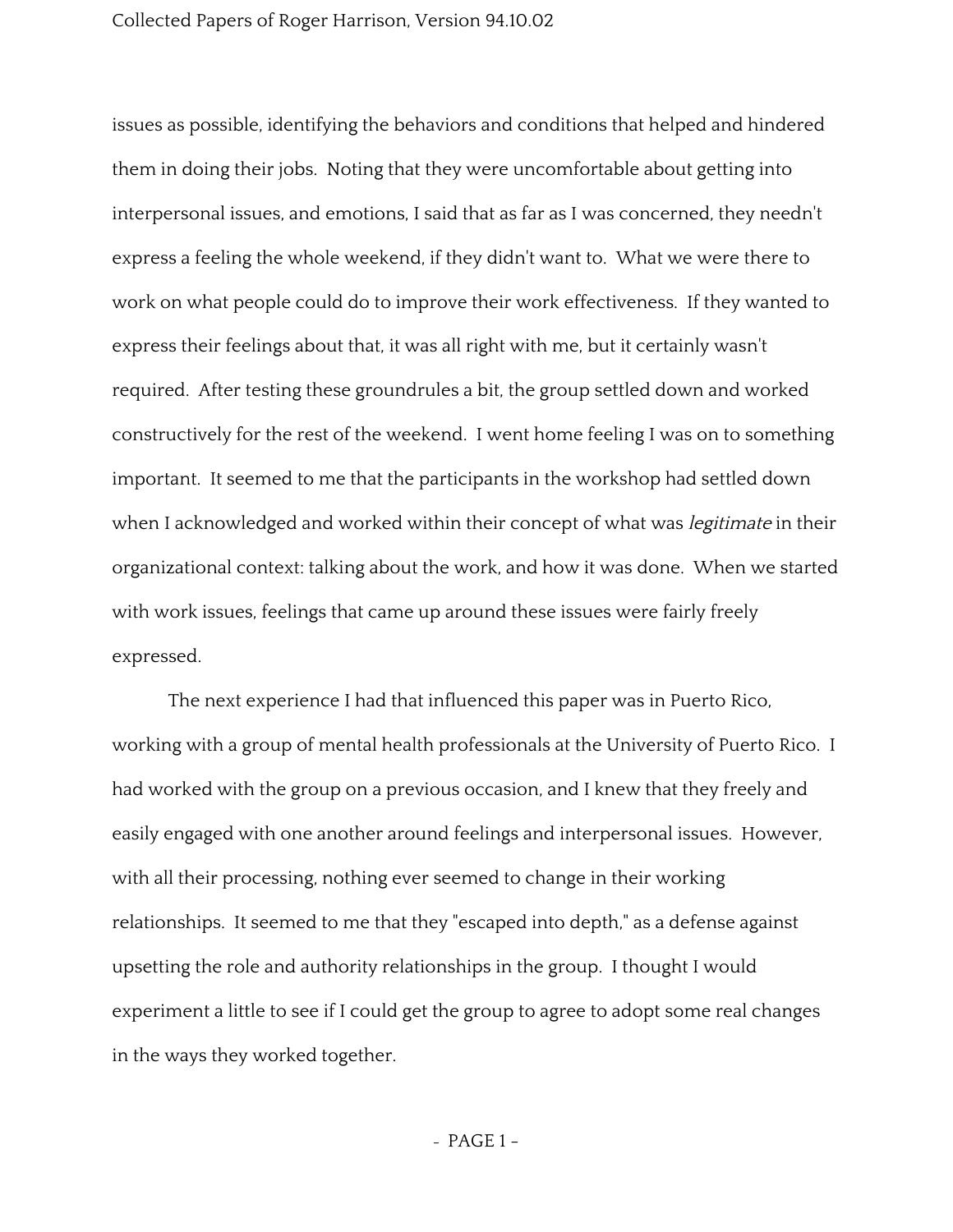I began by sharing my observations with the group, and asked if they really wanted to make some changes in their working relationships. They said they did, so I then took them through a rather elaborate process where they charted their mutual responsibilities to one another: who is supposed to communicate what to whom; who decides, who has to be informed, who reports back—that sort of thing. I then asked each member of the group to identify any aspects of their task relationships they wanted to change, and I suggested that the agreements they made might be more likely to stick if they found some *quid pro quo*, such that each person got something of value in return for what they were contributing or giving up to the other(s). They spent the remainder of the time we had together in serious work on their agreements, and they were pleased and excited by what they achieved. Again, I left the session excited by what I had learned. I felt I had discovered an approach which worked with both "underpersonal" and "overpersonal" clients, calming the fears of the former, and focusing the energy of the latter on the task.

Before publishing my discovery, I experimented with it some more, and I also shared it with anyone who would listen, including participants in NTL's Program for Specialists in Organization Development. One of these was Uri Merry from Israel, who took the method back home with him and ingeniously adapted it for the *kibbutz* in which he lived. Unfortunately, by the time he shared his experiences with me, I had already published my article, so was unable to incorporate his findings in it. The most satisfying thing about having written this article is the large number of people who have used it in creative ways and then shared their experiences with me. Following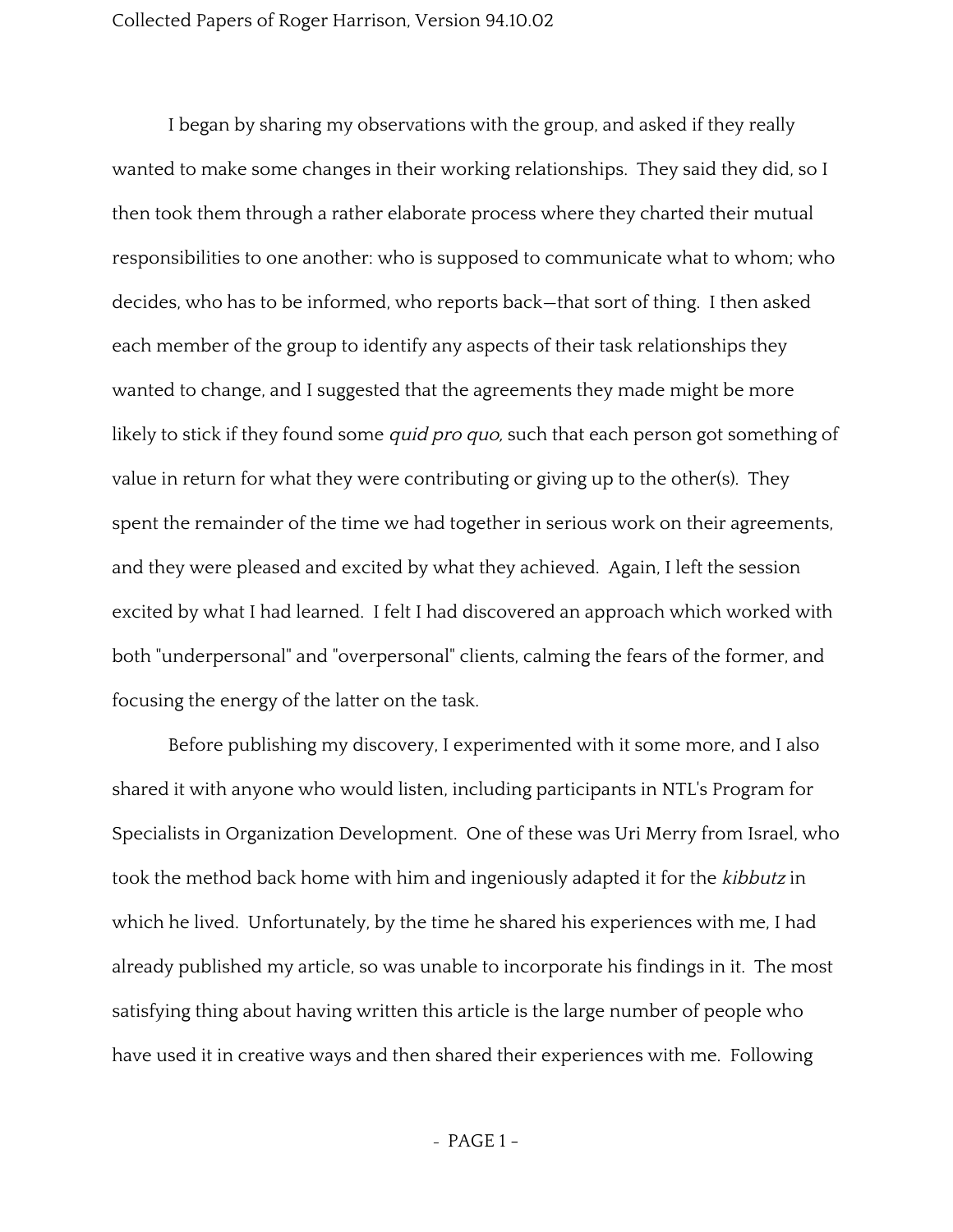the article I have appended some thoughts about the method that have been stimulated by peoples' experiences with it. I know the approach continues to work for others, because I am constantly meeting people who tell me it has worked for them. I do not use it much myself, because it does not fit my style of consulting very well. It feels a little mechanical.

The need for safeguards against consultants' tendencies inappropriately to press teams to "get into feelings" probably has passed long since. The method remains a useful tool in a consultant's kit whenever it is appropriate for clients to renegotiate their ways of working together. It is particularly useful now, when such emphasis is being placed on working in teams. For example, the method seems admirably suited to the needs of self managing work groups. It is now of course much less radical to negotiate with colleagues, and even with authority figures, than it was when the method was developed. Now everyone negotiates everything, sometimes endlessly. It seems an inevitable result of the demystification of authority, and the advent of a more egalitarian organization cultures. In such a world, Role Negotiation should have a long and useful life!

### **Role Negotiation**

Getting people to work together in harmony is no easy task. Modern management techniques abound with new approaches to improving the working relationship between employees. In the United States, sensitivity training has had quite a vogue, and various techniques such as the T-group or the managerial grid have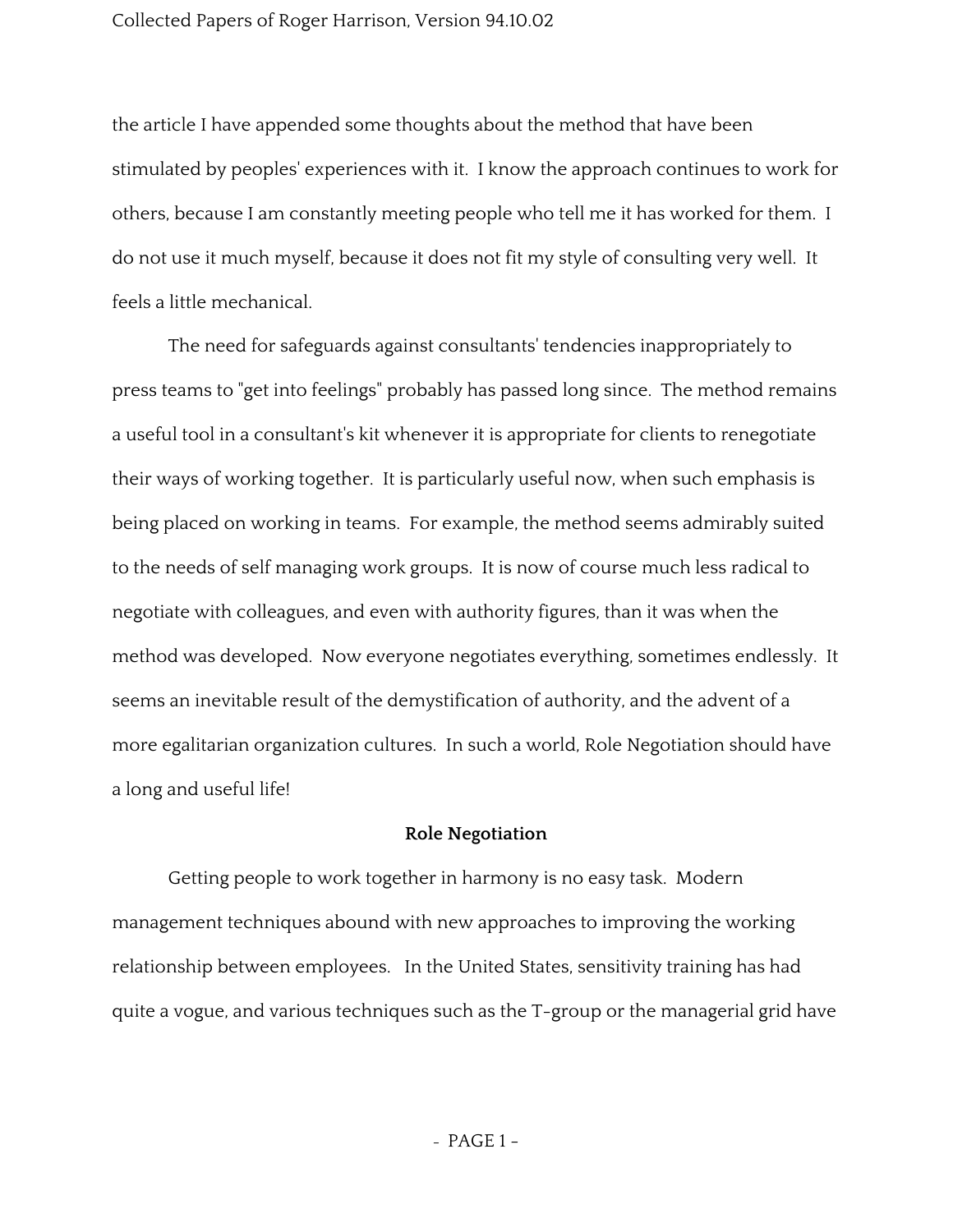been brought forth to encourage managers to abandon their competitiveness and to create mutual trust and egalitarian approaches to decision-making.

Our managers have been urged to change their motivations from reliance upon monetary reward or punishment to more internal motivation based on intrinsic interest in the job and personal commitment to meeting work objectives. Examples are Management By Objectives, and programs of job enrichment. Still other practitioners have developed purely rational approaches to group problem-solving (for example, Kepner Tregoe in the United States, and Coverdale in Britain).

Running through these approaches is the tendency to ignore or explain away competition, conflict and the struggle for power and influence. They assume people will be cooperative and productive if they are taught how, or if the barriers to their so being are removed. These approaches may be called *tender minded* in that they see power struggles as a symptom of a managerial mistake rather than a basic and ubiquitous process in organizations.

The problem of organizational change is seen as one of *releasing* human potential for collaboration and productivity, rather than as one of controlling or checking competition for advantage and position.

However, consider the case of the production and engineering managers of a plant who had frequent disagreements over the work that was done by the latter for the former. The production manager complained that the engineering manager set maintenance priorities to meet his own convenience and reduce his own costs, rather than to make sure production targets were met. The engineering manager maintained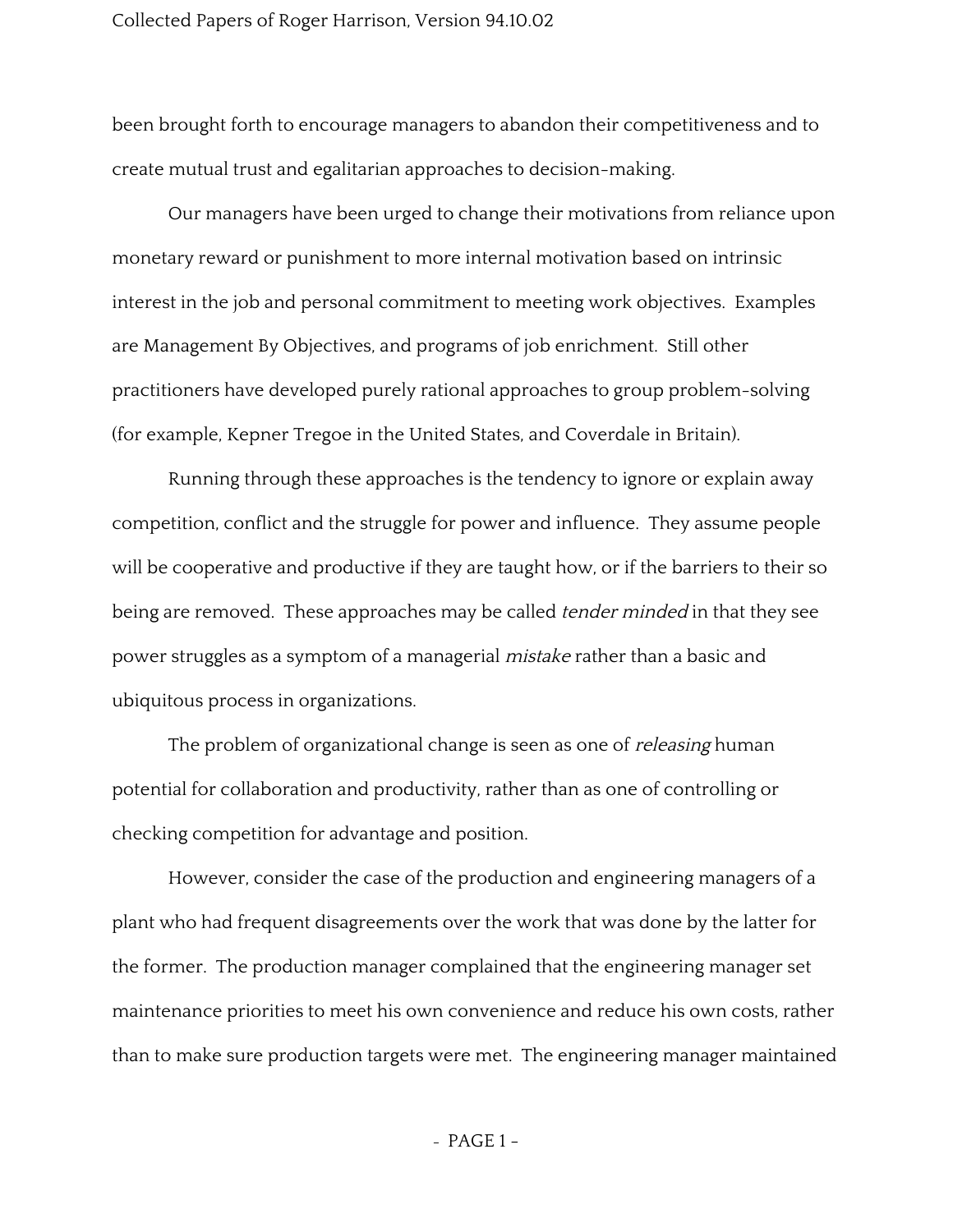that the production manager gave insufficient notice of jobs which could be anticipated, and the production operators caused unnecessary breakdowns by failure to carry out preventive maintenance procedures faithfully. The two men aired their dissatisfaction with one another's performance from time to time: but, according to both parties, no significant change has occurred…

Or take the case of the scientist in a development department who complains of overly close supervision by his section manager. According to the scientist, the manager intervenes to change the priorities he assigns to work, or to interfere with his development of promising lines of inquiry, and to check up with insulting frequency to see whether the scientist is carrying out the manager's instructions.

The scientist is actively trying to get a transfer to another section, because he feels he cannot do a proper job with so much hampering interference from above.

On the other hand, the section manager says the scientist does competent work but is secretive and unwilling to heed advice. He fails to let the manager know what he is doing and deviates without discussion from agreements the manager thought they had reached about how the work should be carried out. The manager feels he has to spend far too much time checking up on the scientist and is beginning to wonder whether his otherwise good work is worth the trouble required to manage him.

In both of these examples, the men are concerned with either gaining increased control over the actions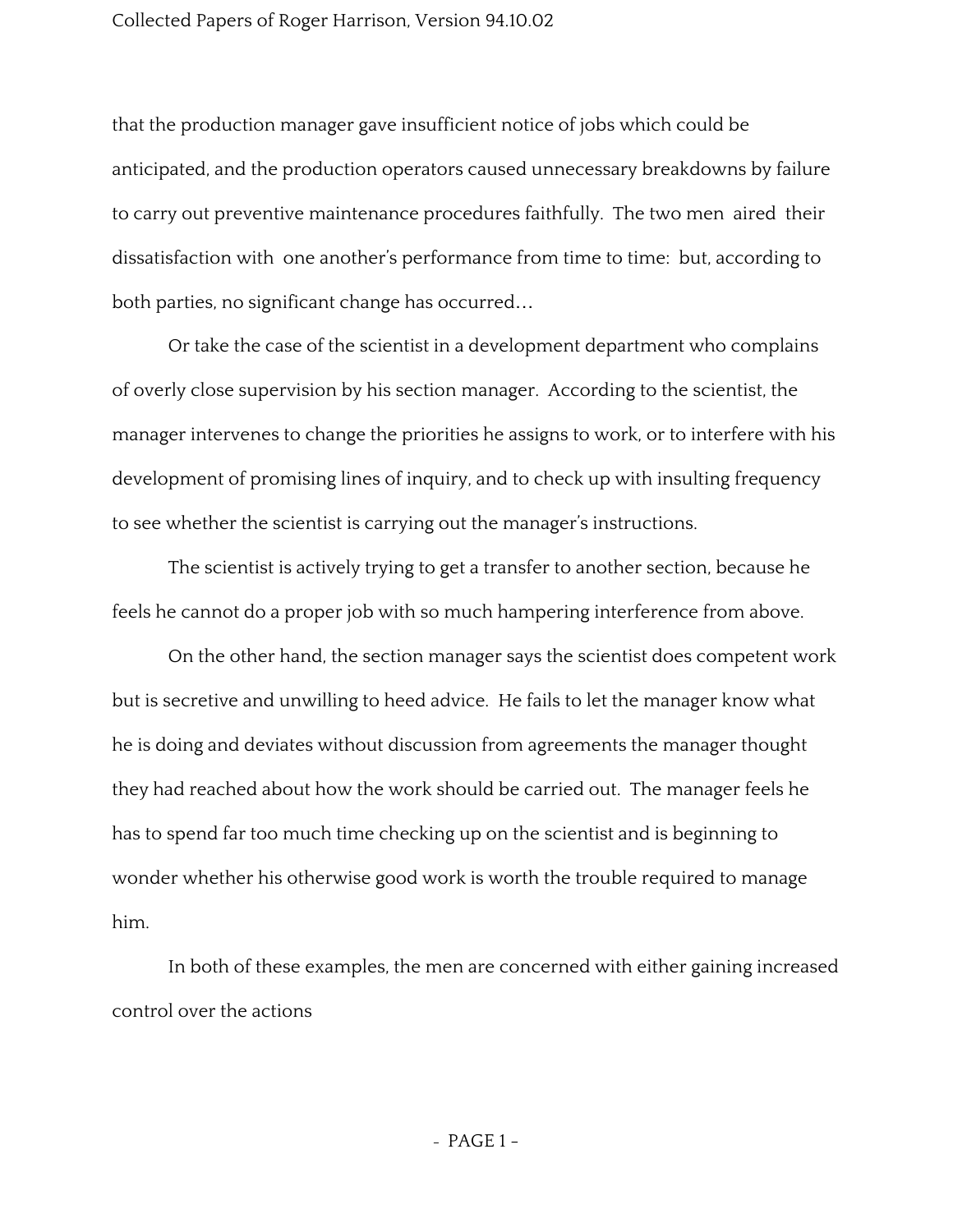of the other, reducing control by the other or both. And they know it. A consultant talking to them about communication problems or target setting would no doubt be listened to politely, but in their hearts, these men would still feel it was a question of who was going to have the final say, who was going to be boss.

And, in a way, they are more intuitively right than any outside consultant could be. They know where the power and influence lie, whether people are on their side or against them. They are aware of those with whom they can be open and honest and those who will use information against them. And these concerns are much more accurate and real than an outsider's suggestions for openness and collaboration.

### **Knowing Where the Power and Coercion Lie**

Does this mean that most behavioral science approaches to business are too optimistic? What is certain is that they fail to take into account the forces of power, competitiveness, and coercion. In this article, I shall propose a method that does work directly with these issues, a method that gets tough with the team spirit.

This program is based on role negotiation. This technique describes the process that involves changing through negotiation with other interested parties the role that an individual or group performs in the organization. By an individual's or a group's role, I mean what activities he is supposed to perform, what decisions he can make, to whom he reports and about what and how often, who can legitimately tell him what to do and under what circumstances, and so on. Some people would say that a man's *job* is the same as what I have called his *role*, and I would partially agree with this. But what I mean by role includes not only the formal job description but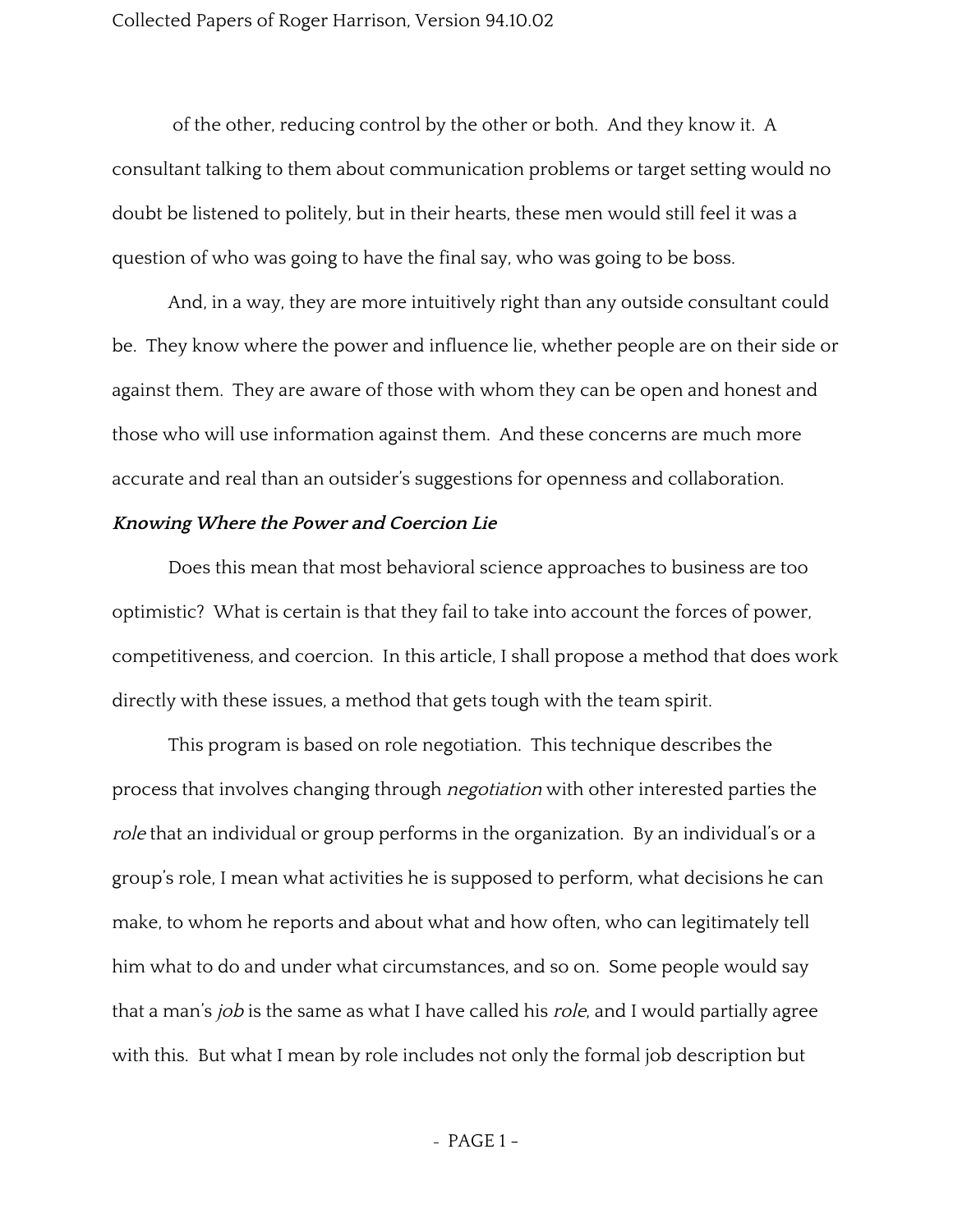also all the informal understandings, agreements, expectations, and arrangements with others which determine the way one person's or group's work affects or fits in with another's.

Role negotiation intervenes directly in the relationships of power, authority, and influence within the group. The change effort is directed at the work relationships among members. It avoids probing into the likes and dislikes of members for one another and their personal feelings about one another. In this it is more consonant with the task-oriented norms of business than are most other behavioral approaches.

### **The Fear of Touchy Emotional Confrontations**

When I first developed the technique, I tried it out on a client group which was proving particularly hard to work with. They were suspicious and mistrustful of me and of each other, and said quite openly that talking about their relationships was both "irrelevant to our work problems" and "dangerous--it could split the group apart." When I introduced them to role negotiation, they saw ways they could deal with issues that were bothering them without getting into touchy emotional confrontations they could not handle. They dropped their resistance dramatically and turned to work with a will that surprised and delighted me.

I have used role negotiation successfully with top management groups, project teams, even between husbands and wives. The technique can be used with very small or quite large groups—although groups of over eight or ten should be broken down.

The technique makes one basic assumption: *most people prefer a fair* negotiated settlement to a state of unresolved conflict, and they are willing to invest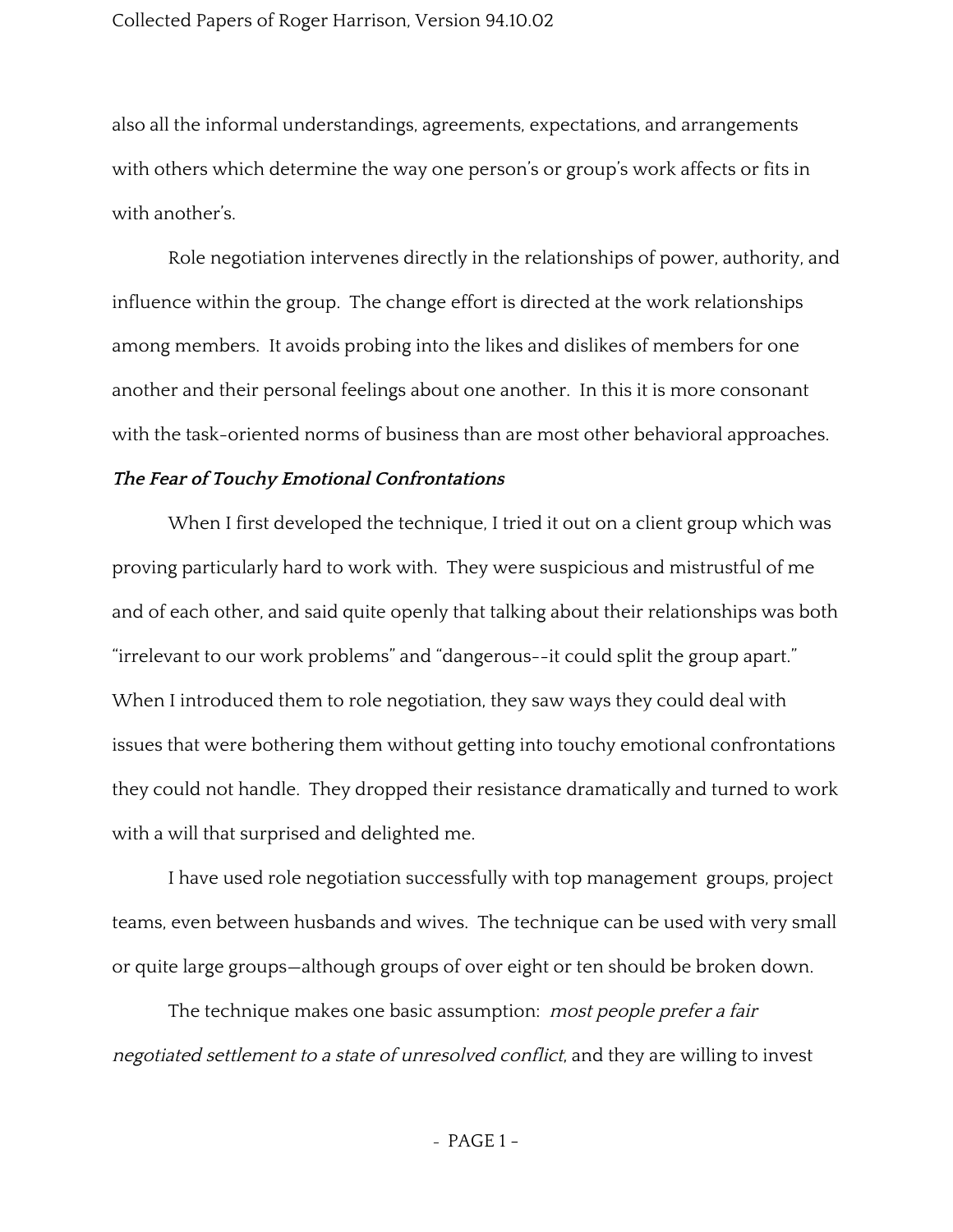some time and make some concessions in order to achieve a solution. To operate the program a modest but significant risk is called for from the participants: they must be open about the changes in behavior, authority, responsibility, etc., they wish to obtain from others in the situation.

If the participants are willing to specify concretely the changes they desire from others, then significant changes in work effectiveness can usually be obtained.

How does this program work in reality? First of all, the consultant must have the participants' sufficient confidence in his motives and competence so that they are willing at his behest to try something new and a bit strange. It also stands to reason that the consultant should know enough about the people, their work system and their relationship problems to satisfy himself that the members of the group are ready to make a real effort towards improvement. No technique will work if the clients don't trust the consultant enough to give it a fair try or if the members of the group (particularly the high influence members) devote most of their effort to maintaining the status quo. In the description that follows I am assuming that this confidence and readiness to work have been established. Although this is a rather large assumption, these problems are universal in consulting and not peculiar to role negotiation. If anything, I have found that role negotiation requires somewhat less preparation than other team development techniques I have used.

Let us say we are working with a group of five to seven people, including a manager and his subordinates, two levels in the formal organization. Once basic assumptions of trust are established, I try to get at least a day with the group away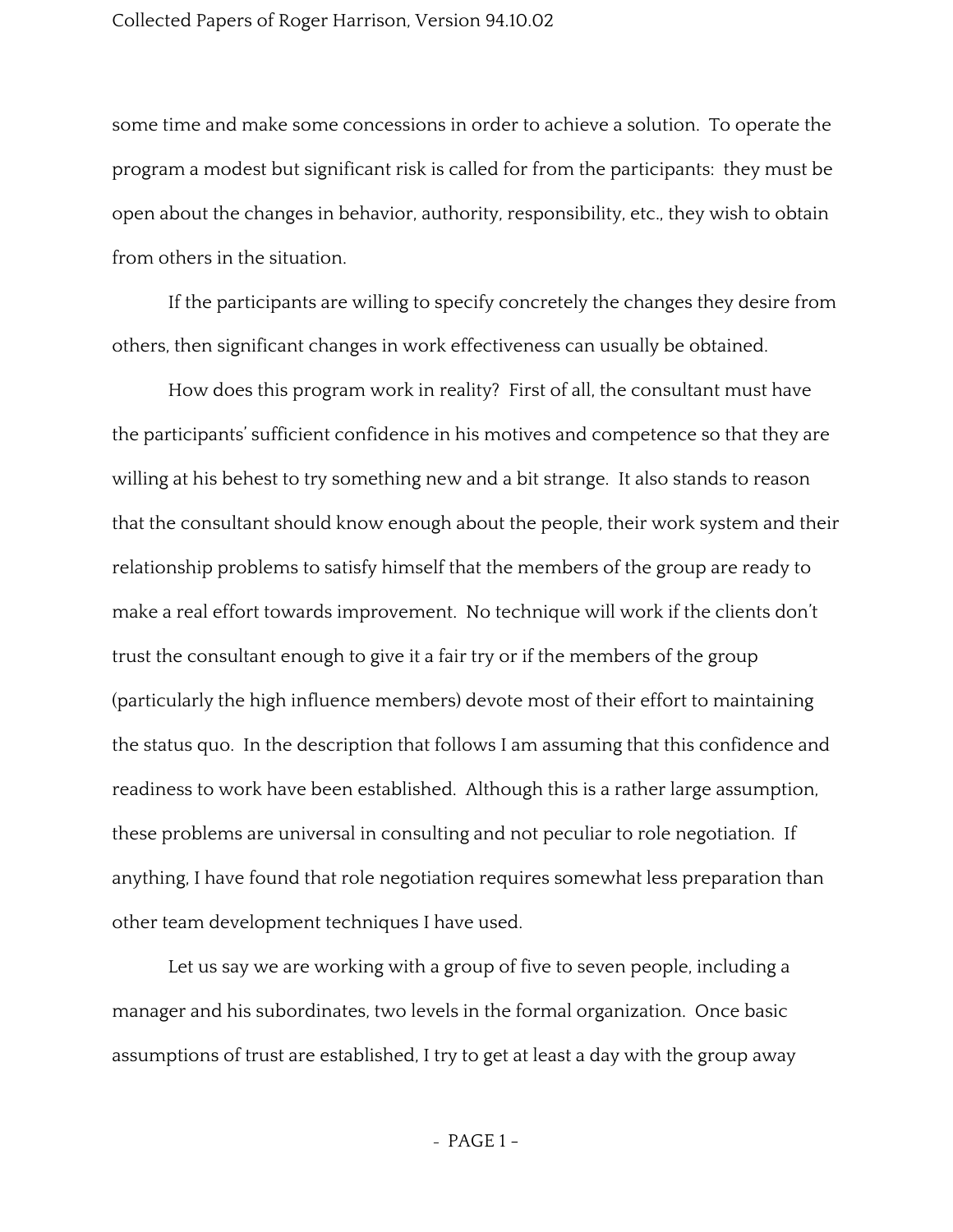from the job location to start the role-negotiation process going. A two-day session with a commitment to follow up in three to four weeks is best. If the group is not felt to be quite prepared to undertake serious work, the session may be made longer with some trust building and diagnostic activities in the beginning, working into the role negotiation when and if the group is ready for it.

# **No Probing into People's Feelings**

The first step in the actual role negotiation is *contract setting*. Its purpose is to make it clear between the group and the consultant what each may expect from the other. This is a critical step in the change process. It controls and channels everything that happens afterwards.

My contract is usually based on the following provisions, which should be written down, if only as a first practice step in the formal way of working which I try to establish.

- $\cdot$  It is not legitimate for the consultant to press or probe anyone's *feelings*. We are concerned about work: who does what, how and with whom. How people feel about their work or about others in the group is their own business, to be introduced or not according to their own judgment and desire. The expression or non-expression of feelings is not part of the contract.
- Openness and honesty about behavior are expected and essential for achieving results. The consultant will insist that people be specific and concrete in expressing their expectations and demands for the behavior of others. Each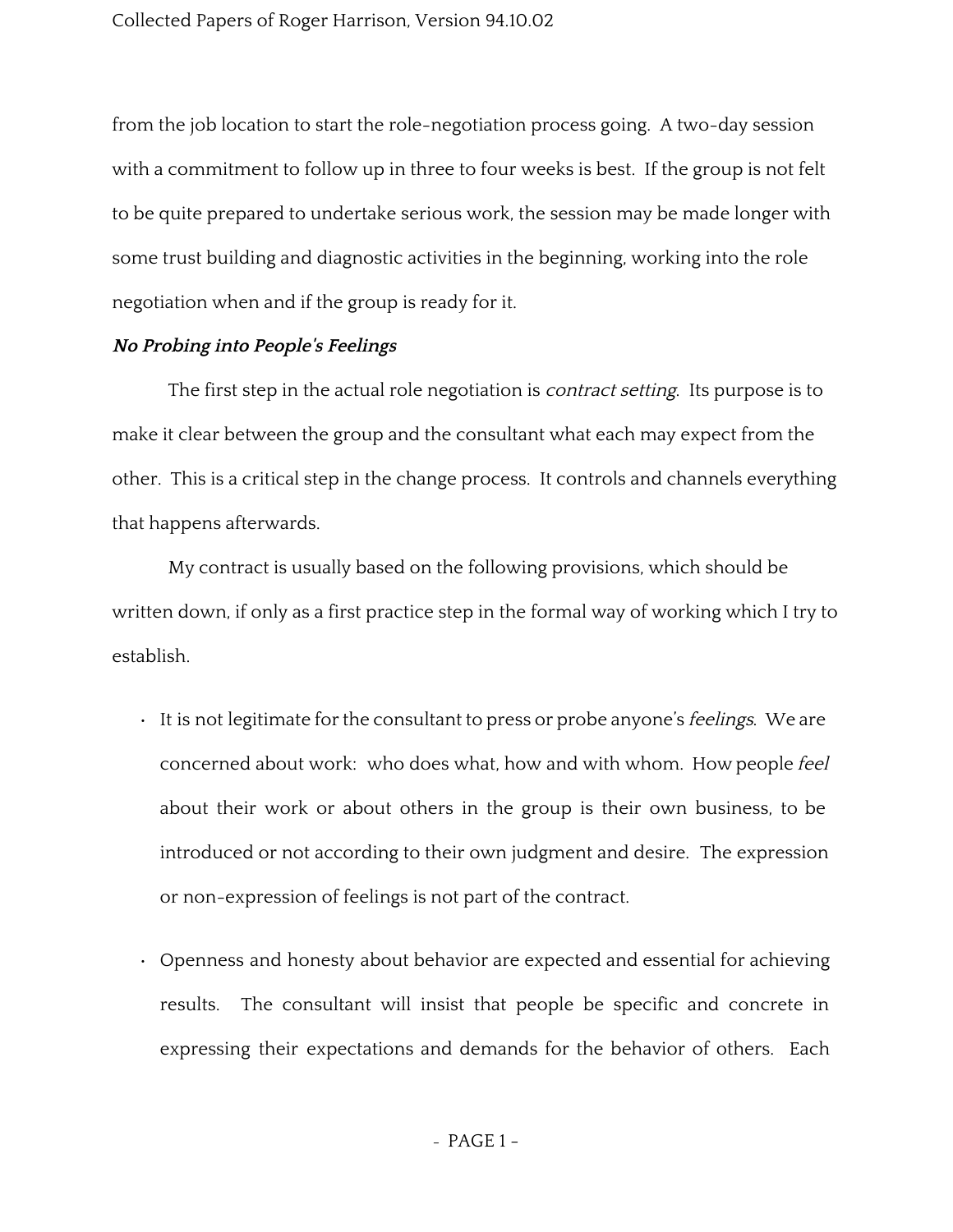team member is expected to be open and specific about what he wants others to do *more* or *do better* or *do less* or maintain unchanged.

- No expectation or demand is adequately communicated until it has been written down and is clearly understood by both sender and receiver, nor will any change process be engaged in until this has been done.
- The full sharing of expectations and demands does not constitute a completed change process. It is only the precondition for change to be agreed through negotiation. It is unreasonable for anyone in the group, manager or subordinate, to expect that any change will take place merely as a result of communicating a demand or expectation. Unless a team member is willing to change his own behavior in order to get what he wants from the other(s), he is likely to waste his and the group's time talking about the issue. When a member makes a request or demand for changed behavior on the part of another, the consultant will always ask what *quid pro quo* (something for something) he is willing to give in order to get what he wants. This goes for the manager as well as for the subordinates. If the former can get what he wants simply by issuing orders or clarifying expectations from his position of authority, he probably does not need a consultant or a change process.
- The change process is essentially one of bargaining and negotiation in which two or more members each agree to change behavior in exchange for some desired change on the part of the other. This process is not complete until the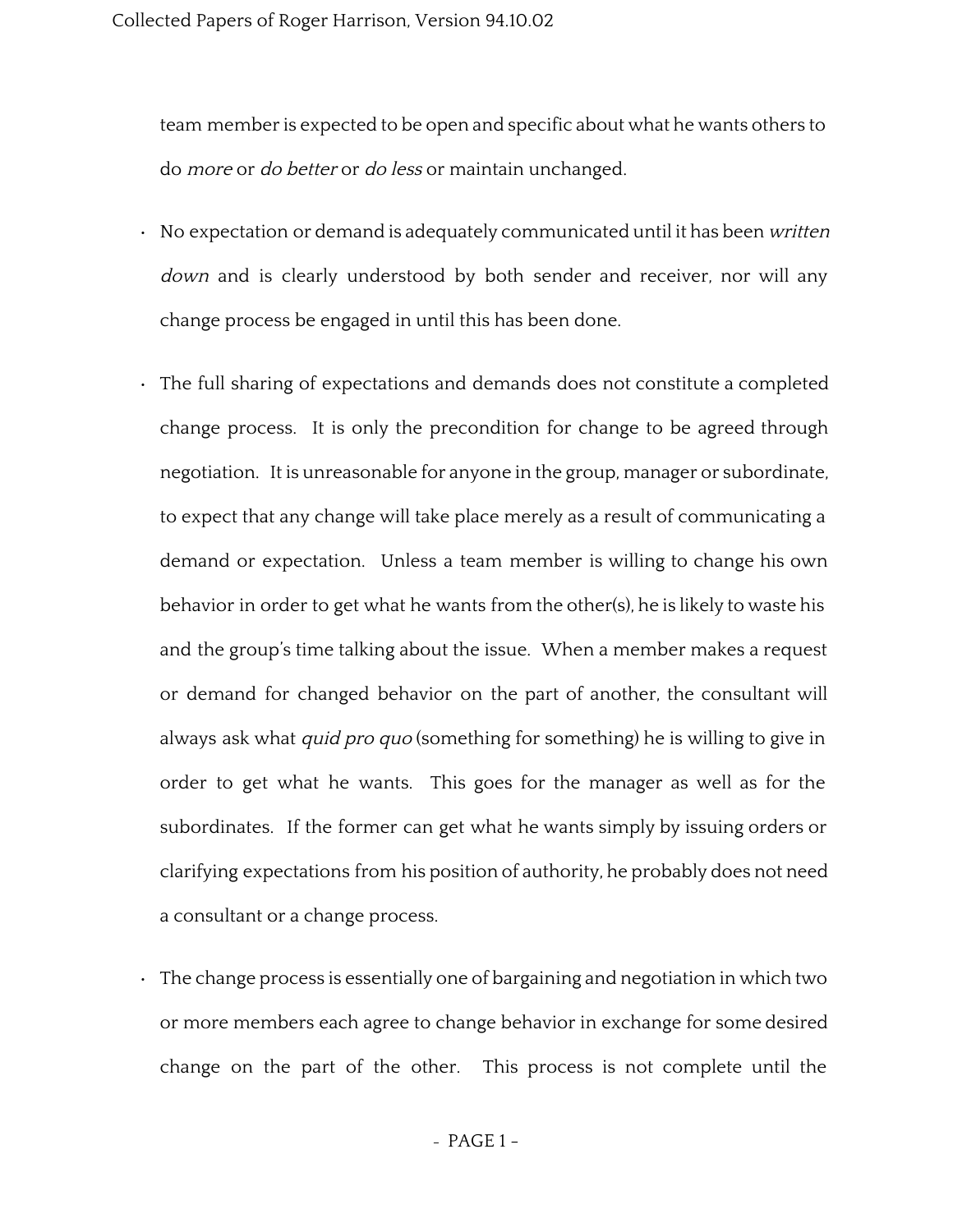agreement can be *written down* in terms which include the agreed changes in behavior and make clear what each party is expected to give in return.

• Threats and pressures are neither illegitimate nor excluded from the negotiation process. However, group members should realize that over-reliance on threats and punishment usually results in defensiveness, concealment, decreased communication and retaliation, and may lead to breakdown of the negotiation. The consultant will do his best to help members accomplish their aims with positive incentives wherever possible.

### **The Process of Influence Bargaining**

Each member has power and influence in the group, both positively to reward and collaborate with others, and negatively to resist, block or punish. Each uses his power and influence to create a desirable and satisfying work situation for himself. Most of the time this process is gone about secretly. People use a lot of time and energy trying to figure out how to influence another person's behavior covertly, but since they rarely are aware of others' wants and needs, their attempts fail.

Although in stable organizations, employees can learn what works on others just through trial and error over long periods of time, nowadays the fast personnel turnover makes this primitive process obsolete.

Role negotiation tries to replace this old process with a more efficient one. If one person knows because it has been made public what another's wants or intentions are, he is bound to be more effective in trying to influence that person. In addition, when someone tries to influence him, the *quid pro quo* put forward is more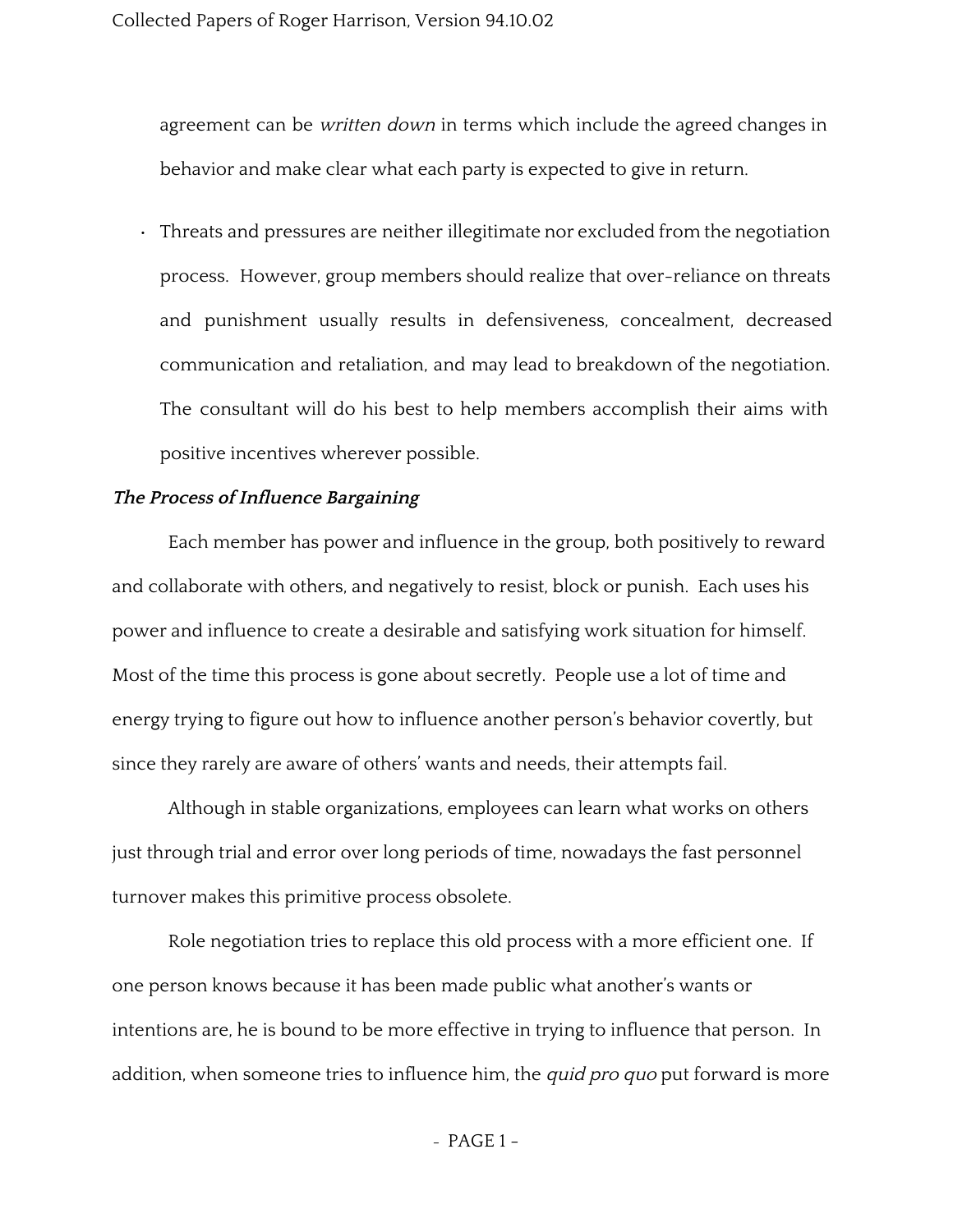likely to be one he really wants or needs. I try to show my clients that by sharing the information about desires and attempts, role negotiation increases the total amount of influence group members have on one another.

The next stage is *issue diagnosis*. Each member spends some time thinking about the way business is conducted between himself and the others in the group. What would he change if he could? What would he like to keep as is? Who and what would have to change in order to improve things? I ask the participants to focus especially on the things which might be changed to improve their own effectiveness, since these are the items to be discussed and negotiated.

After he has spent twenty minutes or so thinking about these matters and perhaps making a few notes, each member writes a message for each other member, listing those things he would like to see the other person

- 1. do more or do better
- 2. do less or stop doing
- 3. keep on doing, maintain unchanged.

All of these messages are based on the sender's increasing his own effectiveness in his job.

These lists are exchanged so that each person has all the lists pertaining to his work behavior. Each member makes a master list for himself on a large piece of paper itemizing the behavior which each other person desires him to do *more* or *better*, less or continue unchanged. These are posted so that the entire group can peruse and refer to each list. Each member is allowed to question the others who have sent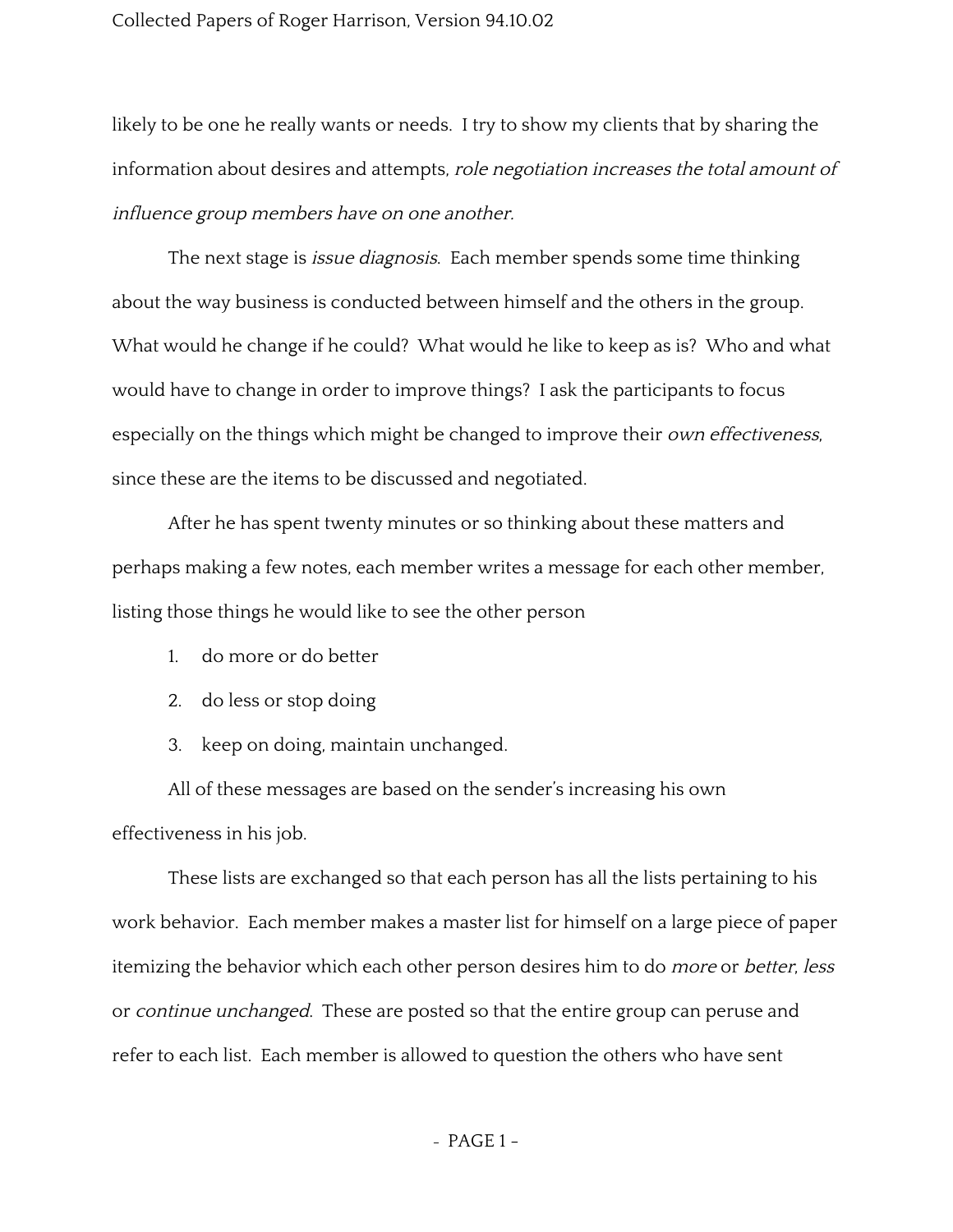messages about his behavior, querying the what, why, and how of their requests, but no one is allowed <sup>a</sup> rebuttal, defense or even <sup>a</sup> yes or no reply to the messages he has received. The consultant must assure that only clarification is taking place; argument, discussion and decision making about issues must be engaged in at a later stage.

### **Controlling Defensive Responses**

The purpose of the consultant's rather rigid and formal control on communication is to prevent the group from having a negative problem-solving experience and members from becoming polarized on issues or taking up extreme positions which they will feel impelled to defend just to save face. Communication is controlled to prevent escalation of actual or potential conflicts. Channeling the energy released by the sharing of demands and expectations into successful problem solving and mutual influence is behind this strategy of control.

The consultant intervenes to inhibit hostile and destructive expression at this point and later to facilitate constructive bargaining and negotiation of mutually beneficial agreements.

This initial sharing of desires and change goals among group members leads to a point at which the team development process is most vulnerable. If sufficient anger and defensiveness are generated by the problem sharing, the consultant will not be able to hold the negative processes in check long enough for the development of the positive problem-solving spiral on which the process depends for its effectiveness. It is true that such an uncontrollable breakthrough of hostility has not yet occurred in my experience with the method. Nevertheless, concern over the negative possibilities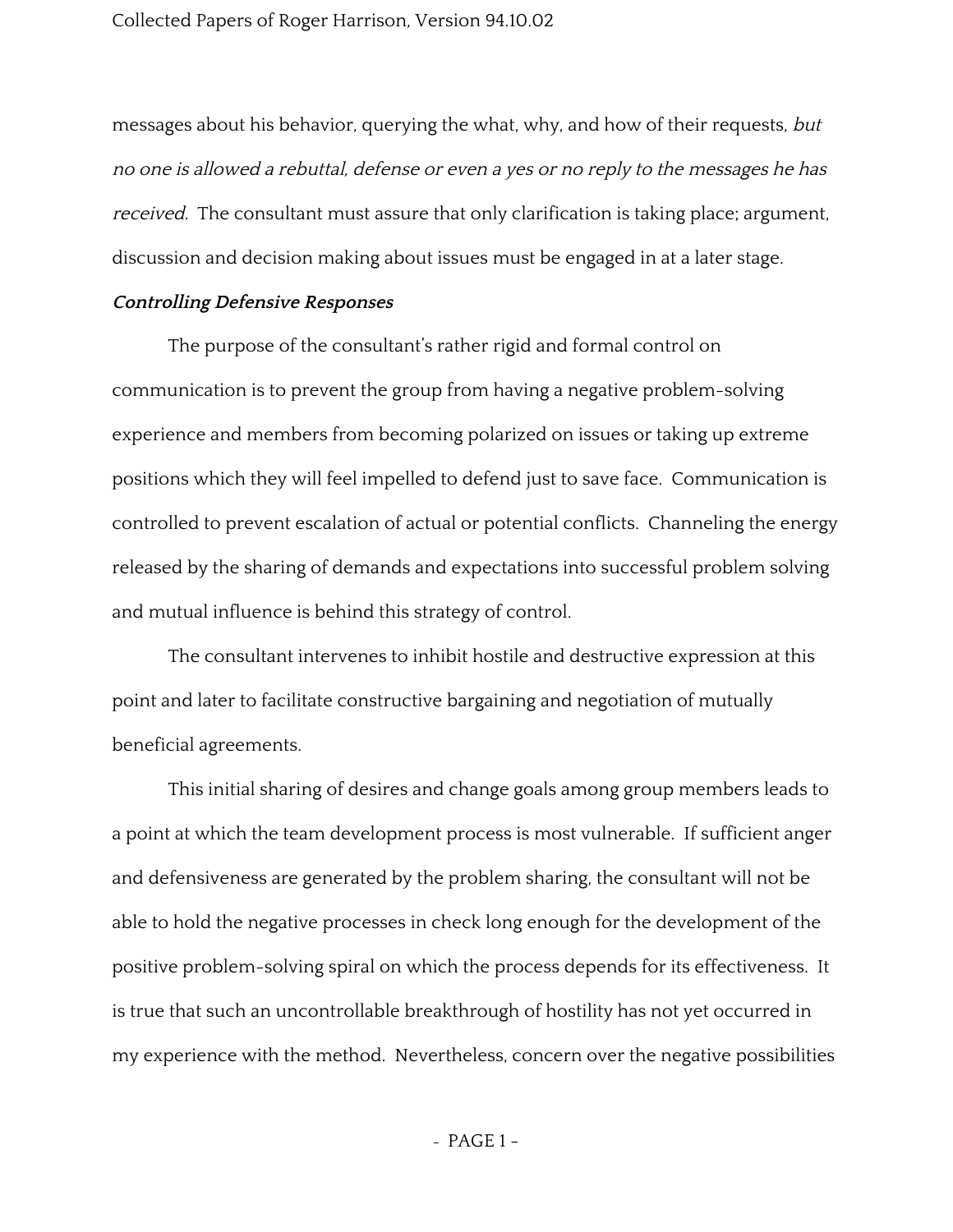is in part responsible for my slow, deliberate and rather formal development of the confrontation of issues within the group.

# **The Influence Trade**

After each member has had an opportunity to clarify the messages he has received, the group selects the issues for negotiation. The consultant begins this phase by reemphasizing that unless a *quid pro quo* can be offered in return for a desired behavior change, there is little point in having a discussion about it. Unless behavior changes on both sides the most likely prediction is that the status quo will continue.

If behavior changes merely as the result of an exchange of views between men of good will, all the better. However, one cannot count on it.

Each participant is asked to choose one or more issues on which he particularly wants to get some changes on the part of another. He is also asked to select one or more issues on which he feels it may be possible for him to move in the direction desired by others. He does this by marking his own flip chart and those of the other members. In effect, each person indicates the issues upon which he most wants to exert influence and those on which he is most willing to accept influence. With the help of the consultant the group then goes through the lists to select the "most negotiable issues," those where there is a combination of a high desire for change on the part of an initiator and a willingness to negotiate on the part of the person whose behavior is the target of the change attempt. The consultant asks for a group of two or more persons who are involved in one such issue to volunteer for a negotiation demonstration before the rest of the group.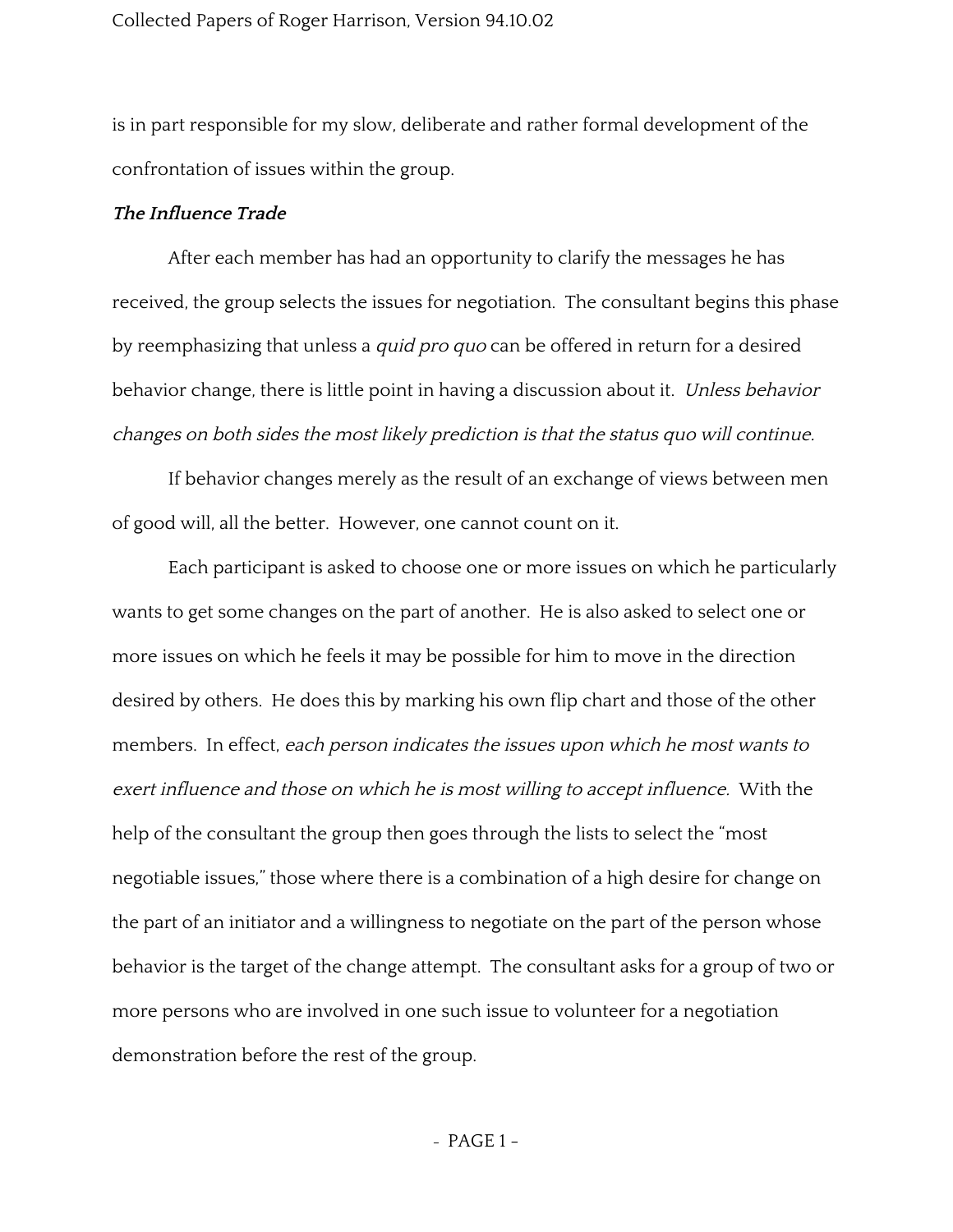The negotiation process consists of the parties making contingent offers to one another such as "If you do X, I will do Y." The negotiation ends when all parties are satisfied that they will receive a reasonable return for whatever they are agreeing to give. The consultant asks that the agreement be formalized by writing down specifically and concretely what each party is going to give and receive in the bargain. He also asks the participants to discuss openly what sanctions can be applied in the case of non-fulfillment of the bargain by one or another party. Often this involves no more than reversion to the status quo, but it may involve the application of pressures and penalties as well.

After the negotiation demonstration, the members are asked to select other issues they wish to work on. A number of negotiations may go on simultaneously, the consultant being involved at the request of any party to any negotiation. All agreements are published to the entire group, however, and questioned by the consultant and the other members to test the good faith and reality orientation of the parties in making them. Where agreement proves impossible, the consultant and other group members try to help the parties find further incentives (positive or, less desirably, coercive) which they may bring to bear to encourage agreement.

This process is, of course, not as simple as it sounds. All kinds of difficulties can occur, from bargaining in bad faith, to refusal to bargain at all, to escalation of conflict. In my experience, however, group members tend to be rather wise about the issues they can and cannot deal with, and I refrain from pushing them to negotiate issues they feel are unresolvable. My aim is to light the sparks of team development with a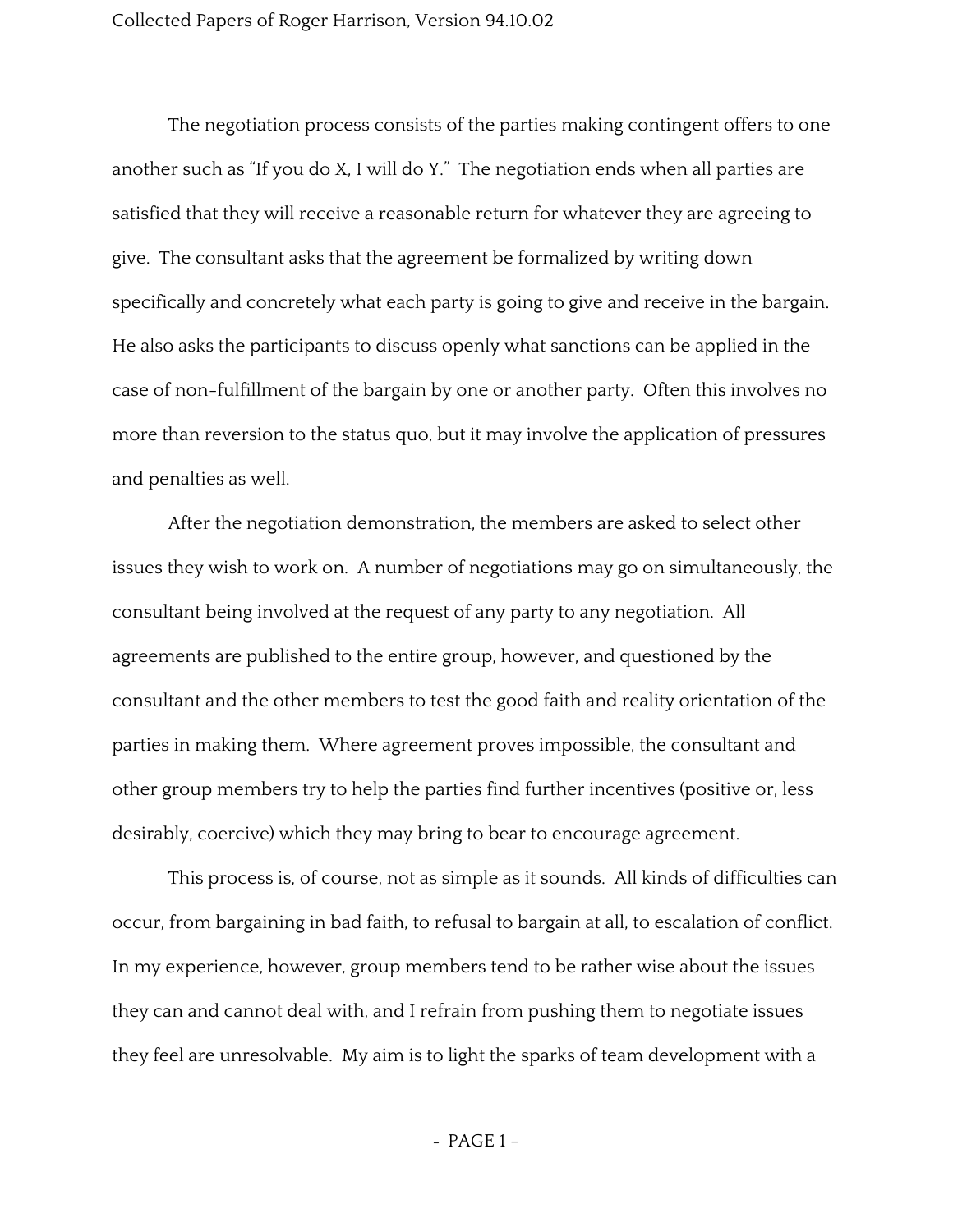successful experience which group members can look on as a fruitful way of improving their effectiveness and satisfaction.

# **The Consultant Withers Away**

The cycle ends here. Each group must then try living with their agreements. There is always, of course, the occasion to meet later with the consultant to work out new agreements or re-negotiate old ones.

Ideally, the group should learn this process so thoroughly that the consultant's role withers away. To do this, though, they must be so fully aware of the dangers and pitfalls involved in the negotiation process that a third party's arbitration is no longer needed.

So far this has not occurred in my experience. The positive results are expressed mostly in terms of less backsliding between visits than has occurred in groups where I have applied more interpersonal behavior change methods. Role negotiation agreements have more teeth in them.

What are the advantages of role negotiation? First of all, participants seem more at home with problems of power and influence than other interpersonal issues. They feel more competent and less dependent on the consultant in dealing with the problems and so they are ready to work sooner and harder.

Furthermore, the consultant's or "referee's" amount of skill and professional training which is required to conduct role negotiation is less than for more sensitive approaches.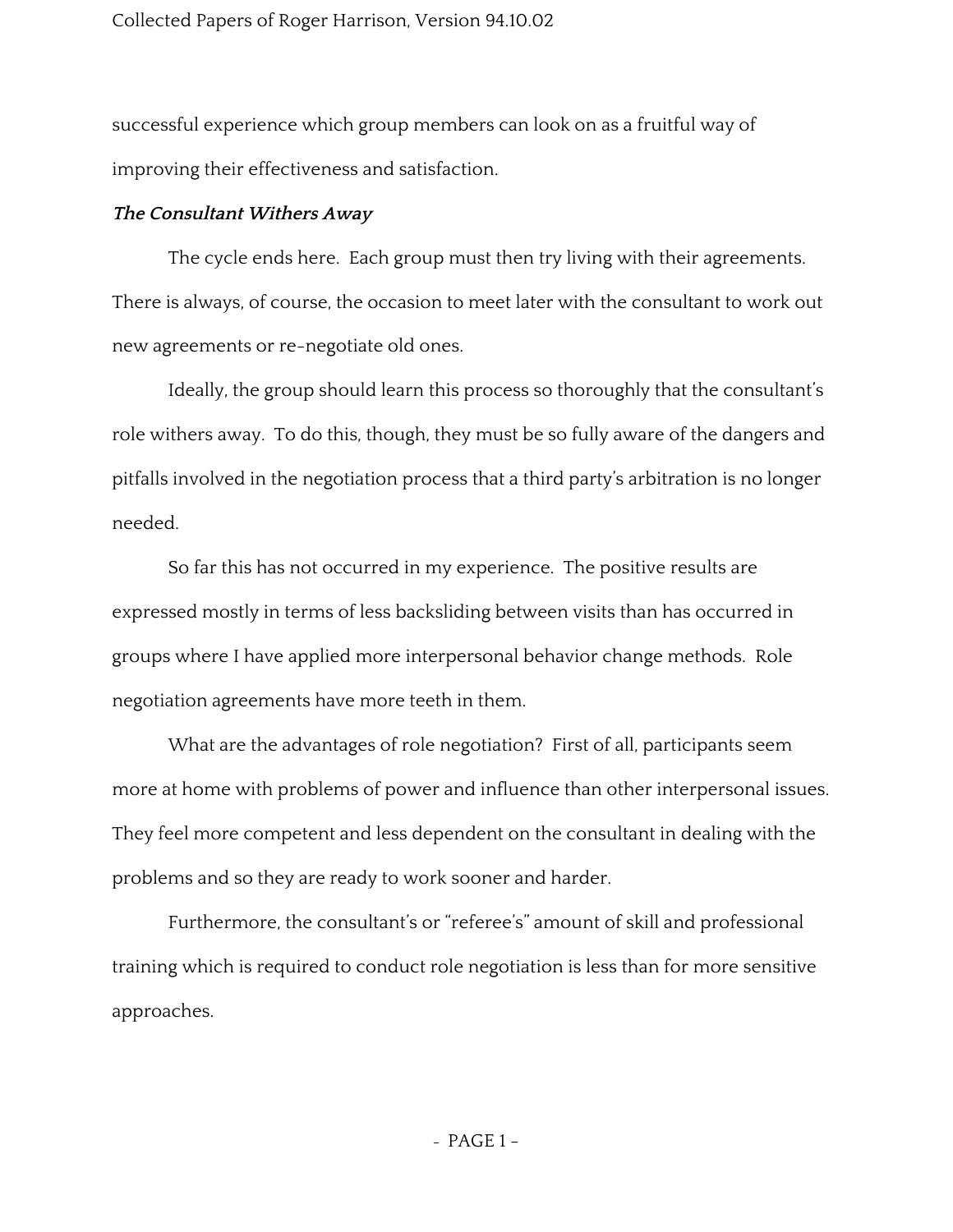That does not mean that role negotiation poses no threat to organization members. The consultant asks participants to be open about matters that are often kept secret in everyday life. This requires more than the normal amount of trust and confidence. If not, these matters would have been talked about before the group ever got to the role negotiation.

There also seems to be some additional discomfort involved in writing down the changes one would like to see another make in his work behavior. Several times participants have questioned the necessity of doing this, because one feels so exposed when his concerns are written out for all to see, and there is the fear that others will think them silly, childish or odd (though this never seems to happen). If the matter comes up, I point out that one need not write down all the concerns he has, but only those he would like to work on with others at this time.

Of course, role negotiation, like any other process that changes relationships, does pose a threat to the participants. The members are never sure they will personally be better off after the change than before. In the case of role negotiation, most of these fears arise around losing power and influence, or losing freedom and becoming more controlled by others. Particular resistance to talking openly about issues occurs when someone is trying to manipulate another person to his own advantage, or when he feels that he might want to do this in the future. I think this is the main reason participants in role negotiation so often try to avoid the step of writing down their agreements. If things aren't down in black and white, they feel, it will be easier to ignore the agreement later on if it becomes inconvenient. Also,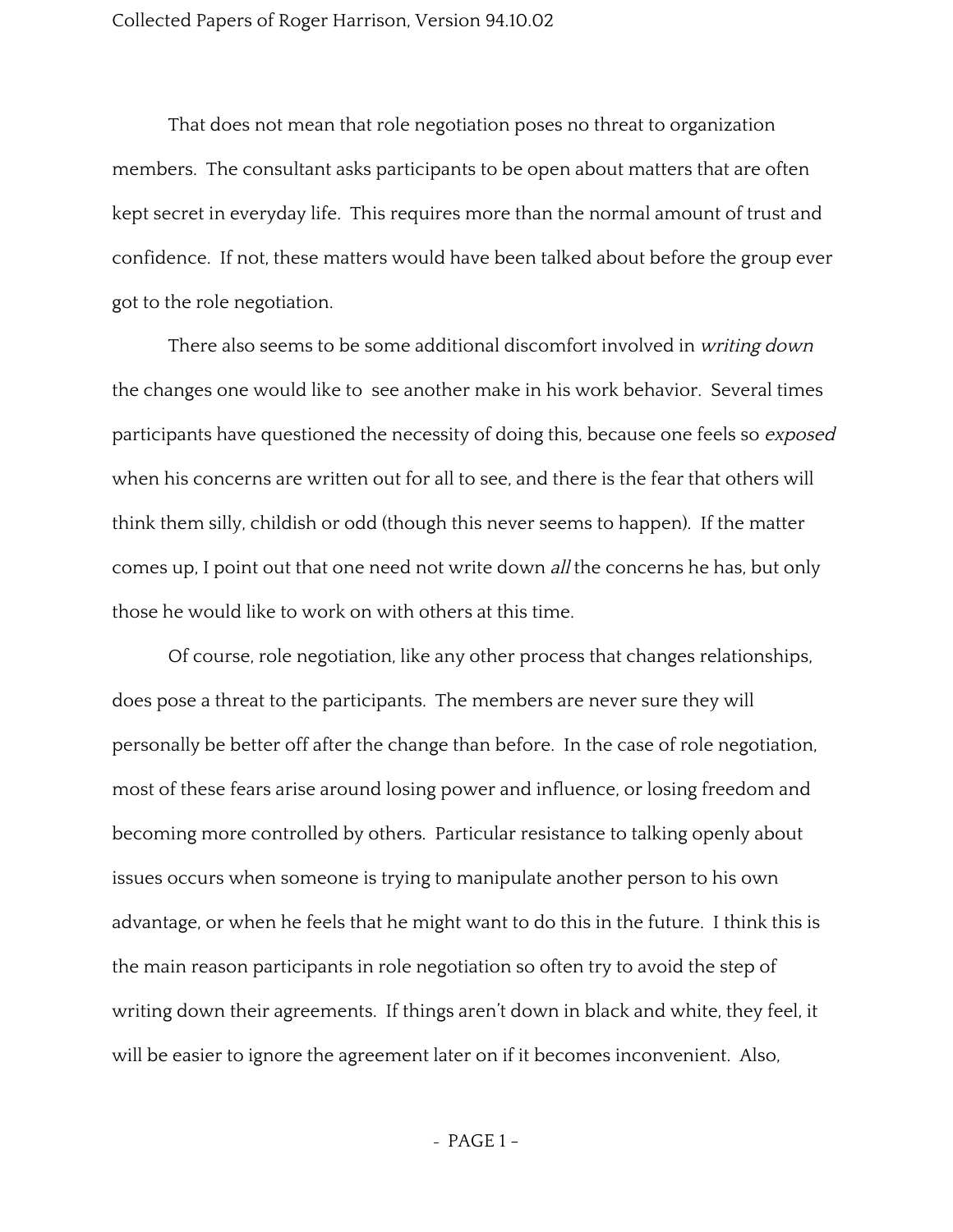writing down agreements seems to dispel the aura of trust and good fellowship which some groups like to create on the surface and below which they engage in quite a lot of cutthroat competition.

Role negotiation is of course no panacea for power problems in groups and between people. People may bargain in bad faith; agreements once reached may be broken; circumstances and personnel may change so that the work done becomes irrelevant. Of course, these problems can exist in any group or organization. What role negotiation *does* is to try to deal with the problems directly and to identify and use constructively those areas of *mutual* advantage where both sides can benefit from discussion and agreement. These areas are almost always larger than people think they are, and when they find that they can achieve something for themselves by open negotiation which they could not achieve by covert competition, then the more constructive process can begin to grow.

### **Avoiding the Consulting Fees**

One other likely advantage of role negotiation is the ease and economy with which it can be introduced into the firm.

One disadvantage of most behavioral approaches to team development is that the consultant's level of skill and experience must be very high indeed. Managers themselves are not confident in dealing with these issues, and because they feel uneasy in this area they reasonably want to have as much safety and skill as money can buy. This demand for skilled consultants on interpersonal and group processes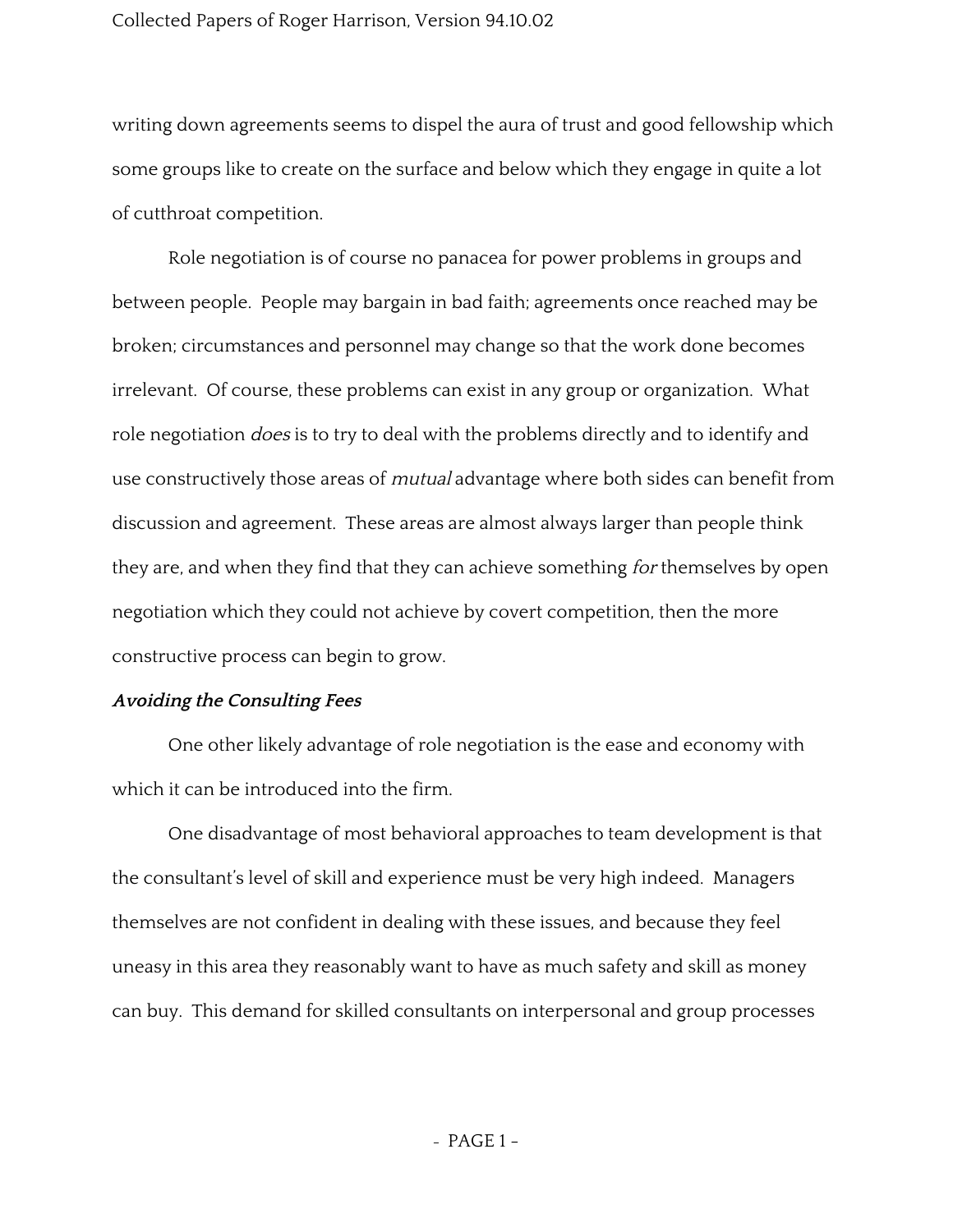has created a shortage and a meteoric rise in consulting fees. It seems unlikely that the supply will soon catch up with the demand.

The shortage of highly skilled workers in team development argues for deskilling the requirements for effective consultant performance. I see role negotiation as a way of reducing the skill requirements for team development consultation. Preliminary results by internal consultants using the approach have been promising.

For example, one Management Development Manager teamed up with a colleague to conduct a successful role negotiation with his own top management. He reported that his main problem was getting up enough confidence to take on the job. The team development session itself went smoothly. Although I cannot say whether this experience was typical (I suspect it was not), it does lead me to hope that role negotiation will prove to be practical for use by internal consultants without professional training in the behavioral sciences. What then are the main points about role negotiation? Firstly, role negotiation focuses on work relationships: what people do, and how they facilitate and inhibit one another in the performance of their jobs. It encourages participants to work with problems using words and concepts they are used to using in business. It avoids probing to the deeper levels of their feelings about one another unless this comes out naturally in the process.

Secondly, it deals directly with problems of power and influence which may be neglected by other behavioral approaches. It does not attempt to dethrone the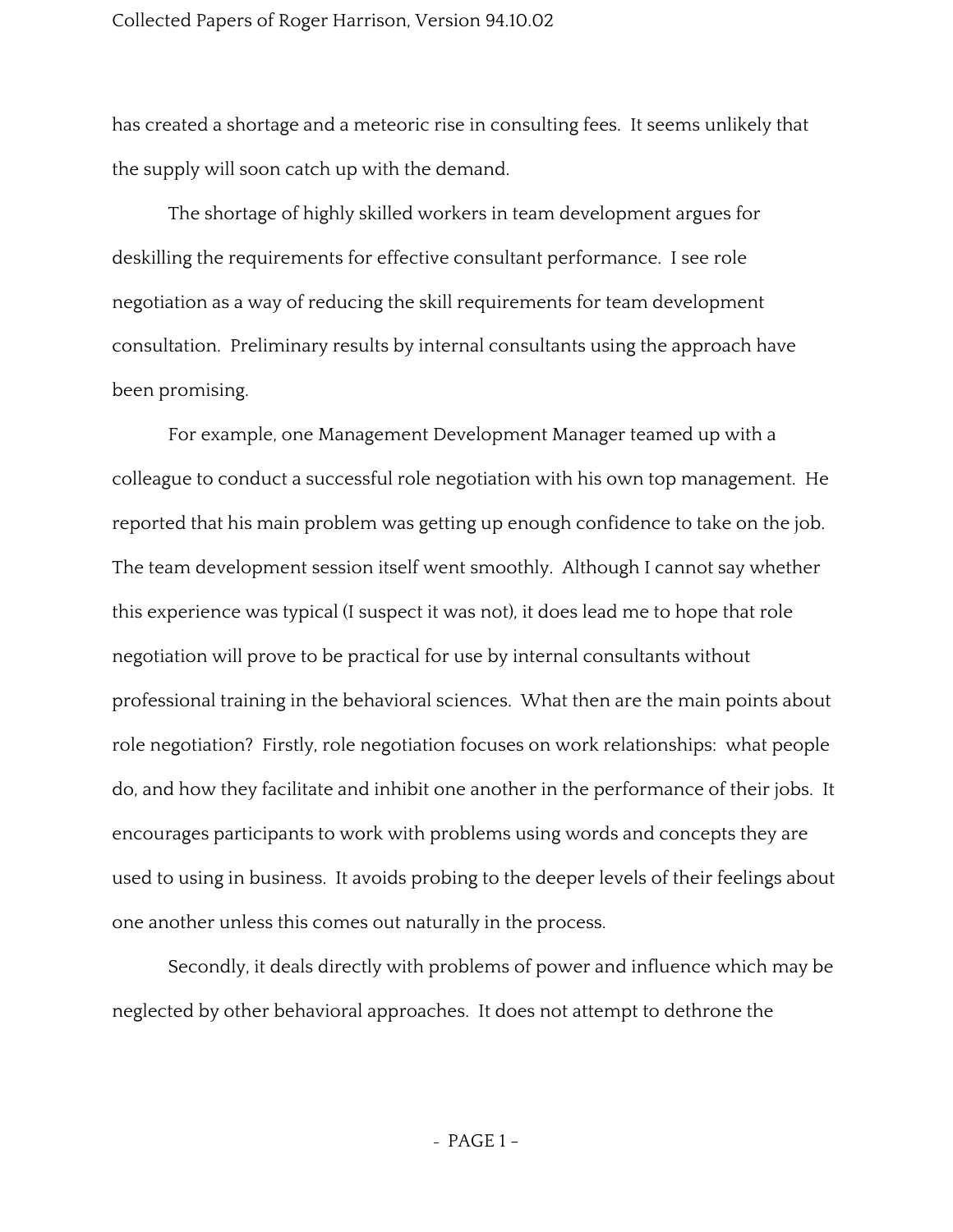authority in the group, but other members are helped to explore realistically the sources of power and influence available to them.

Also, unlike some other behavioral approaches to team development, role negotiation is highly action-oriented. Its aim is not just the exposing and understanding of issues as such, but achieving changed ways of working through mutually negotiated agreements. Changes brought about through role negotiation thus tend to be more stable and lasting than where such negotiated commitments are lacking.

In addition, all the procedures of role negotiation are clear and simple if a bit mechanical, and can be described to participants in advance so they know what they are getting into. There is nothing mysterious about the technique, and this reduces participants' feelings of dependency upon the special skill of the consultant.

Furthermore, role negotiation actually requires less skill from the consultant than some other behavioral approaches. Internal consultants can suitably use the technique without lengthy special training in the behavioral sciences. It can therefore be a moderate cost approach to organization change.

It's important to understand that role negotiation does not necessarily replace other "soft" behavioral approaches to organization change. Work groups can be effective and achievement-oriented and at the same time allow open and deeply satisfying interpersonal relationships.

However, resolving conflict successfully at the interpersonal level can only be done by first attacking the ever-present issues of power and influence among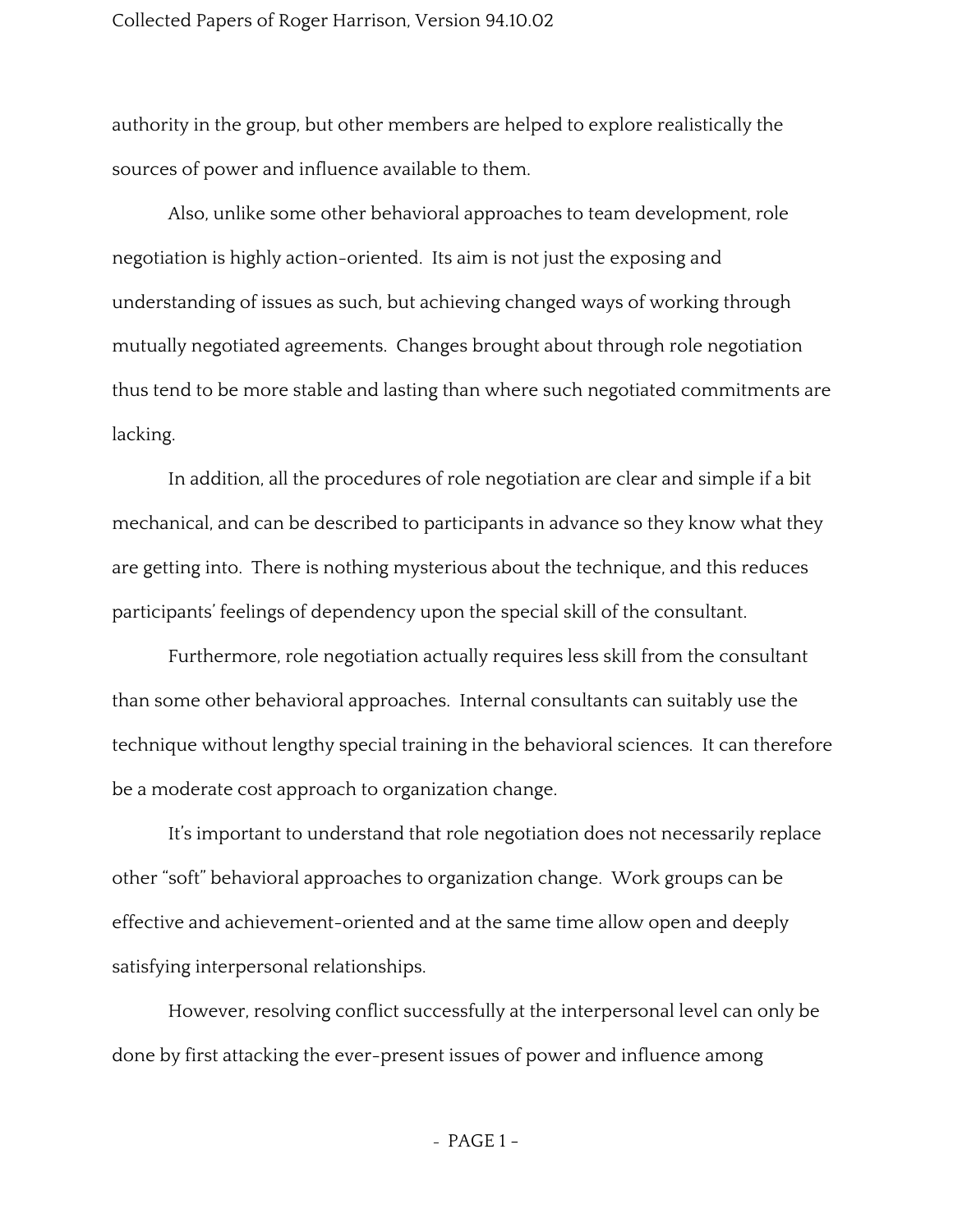members. Role negotiation does this and provides a sound and effective base upon which to build more satisfying relationships.

If role negotiation is an effective first or "basic" approach to team development, it goes without saying that employee growth means moving beyond this stage into a deeper exploration of integrating work and relationships.

# **Afterthoughts on Role Negotiation**

Many of the innovations that others have made using Role Negotiation have been in the direction of putting more flexibility and openness into the process. For example, Uri Merry (Merry, Personal Communication) found that with kibbutzim in Israel, it was offensive to insist on a quid pro quo for everything, because people felt they should be motivated to contribute to the good of the community without thinking of a concrete return. In my own subsequent work with the method, I provide for each participant to indicate his or her response to a request for change, using the following hierarchy:

Double plus (++): "I'll be glad to do it—I didn't know you cared."

- Single plus (+): "I will do as you request, if you can show me how it contributes to the whole."
- Open (O): "I am willing to negotiate a fair exchange for what you want."
- Negative (-): "What you ask is very difficult for me. I suggest we work on something else."